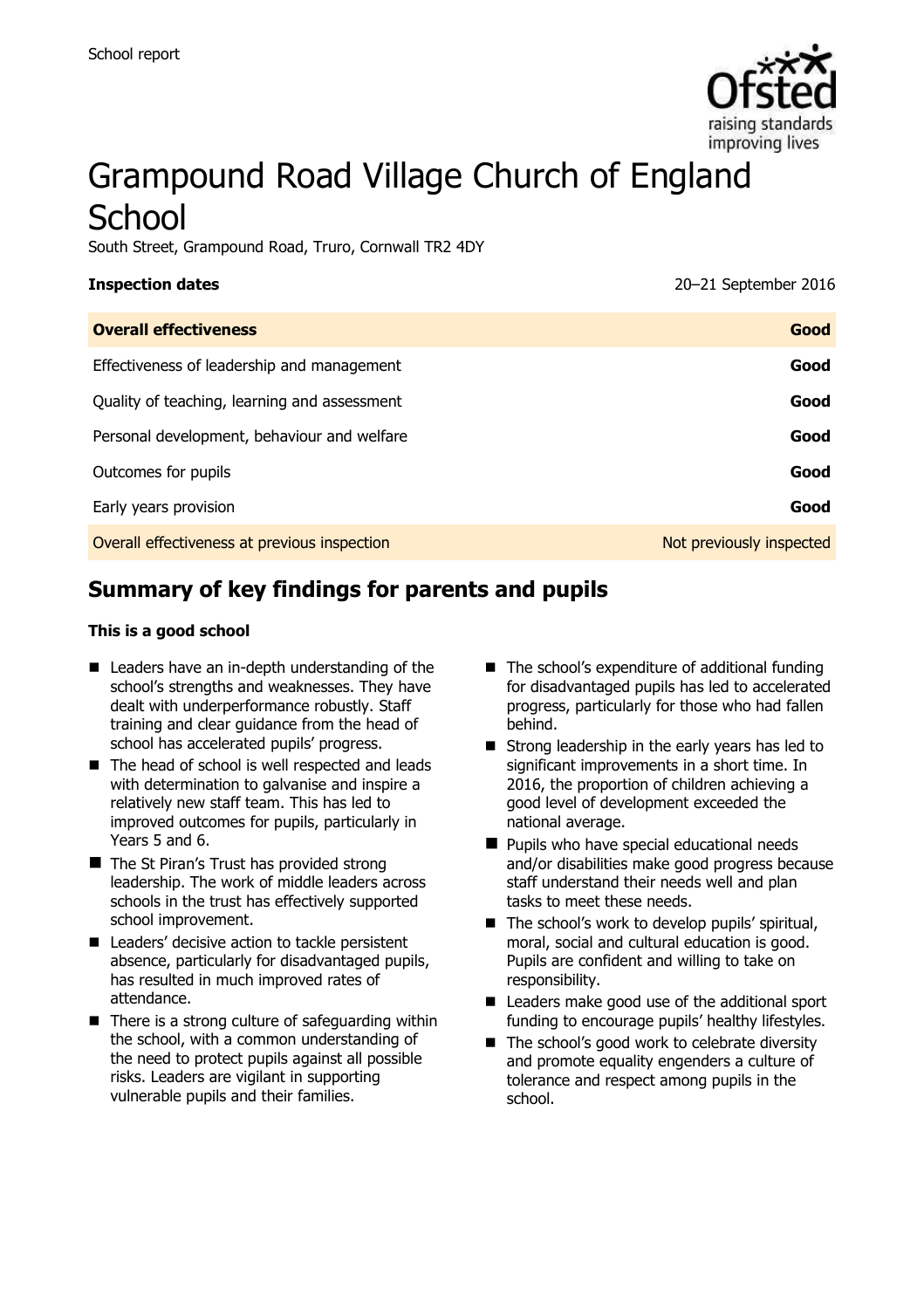

# **Full report**

### **What does the school need to do to improve further?**

- **IMPROVE THE QUALITY OF leadership and management further by ensuring that leaders:** 
	- share best practice so that teaching, learning and assessment are consistently strong in all subjects across the school
- Further improve the quality of teaching, learning and assessment by ensuring that all teachers:
	- have the highest expectations of standards in spelling, punctuation and handwriting
- Improve pupils' progress and achievement in mathematics by ensuring that:
	- work planned is well matched to pupils' abilities and provides appropriate challenge for the most able pupils, particularly in key stage 1.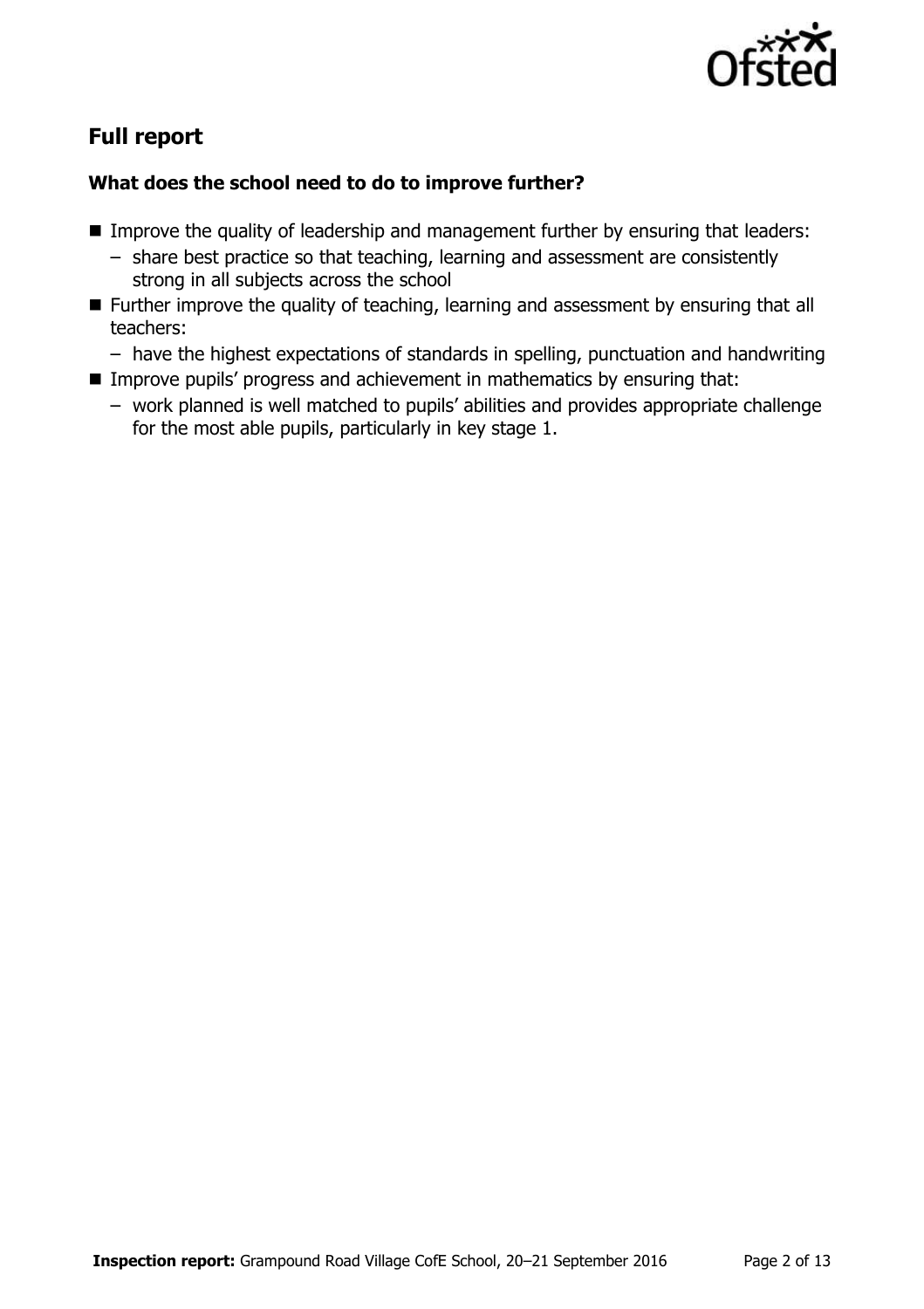

# **Inspection judgements**

#### **Effectiveness of leadership and management Good**

- The head of school and executive principal have been a formidable force in driving school improvement. They have dealt with underperformance rigorously. As a result, the quality of teaching, learning and assessment has improved considerably.
- Leaders are honest and mostly accurate in their self-evaluation. Their determination to tackle weaknesses is unrelenting. Programmes of improvement and staff training are well planned to tackle previous variations in pupils' achievement. Senior leaders have tackled ineffective teaching swiftly and effectively, and have put successful systems in place for coaching and supporting new teachers.
- $\blacksquare$  New teaching appointments have increased the capacity for improvement by complementing the skills of the current staff. This has already had a significant impact on standards. For example, improvements in the early years and in the teaching of reading have been swift.
- Guidance from 'subject champions' and middle leaders across the trust develops teachers' subject knowledge effectively. For example, teachers' understanding of strategies to support pupils with dyslexia has been enhanced. Consequently, these pupils develop in confidence and make good progress.
- Leaders have made effective decisions when spending the additional funding for the few disadvantaged pupils. Tailored programmes in reading have enabled pupils to catch up. Specialist support for pupils who struggle emotionally has been effective in helping pupils' readiness to learn.
- The additional sport funding is used effectively to encourage greater involvement in sporting activities. Records show high participation in the range of after-school sporting clubs. Pupils speak with particular enthusiasm about the school's running club and describe how sport helps them to be fit and strong. Lunch and playtimes are a hive of activity, with pupils enthusiastically joining in team games such as hockey, or developing individual skills in tennis.
- The range of high-quality work in pupils' books reflects the importance leaders place on supporting pupils' knowledge, skills and understanding across different subjects. Local topics such as the Cornish mining heritage develop pupils' sense of identity and help them to understand the changing physical geography around them. Pupils and their parents speak positively about homework, in particular about the choices of written homework.
- Leadership of provision for pupils who have special educational needs and/or disabilities is very effective. Families are overwhelmingly positive about the good communication that exists between home and school for pupils who need extra help with their work.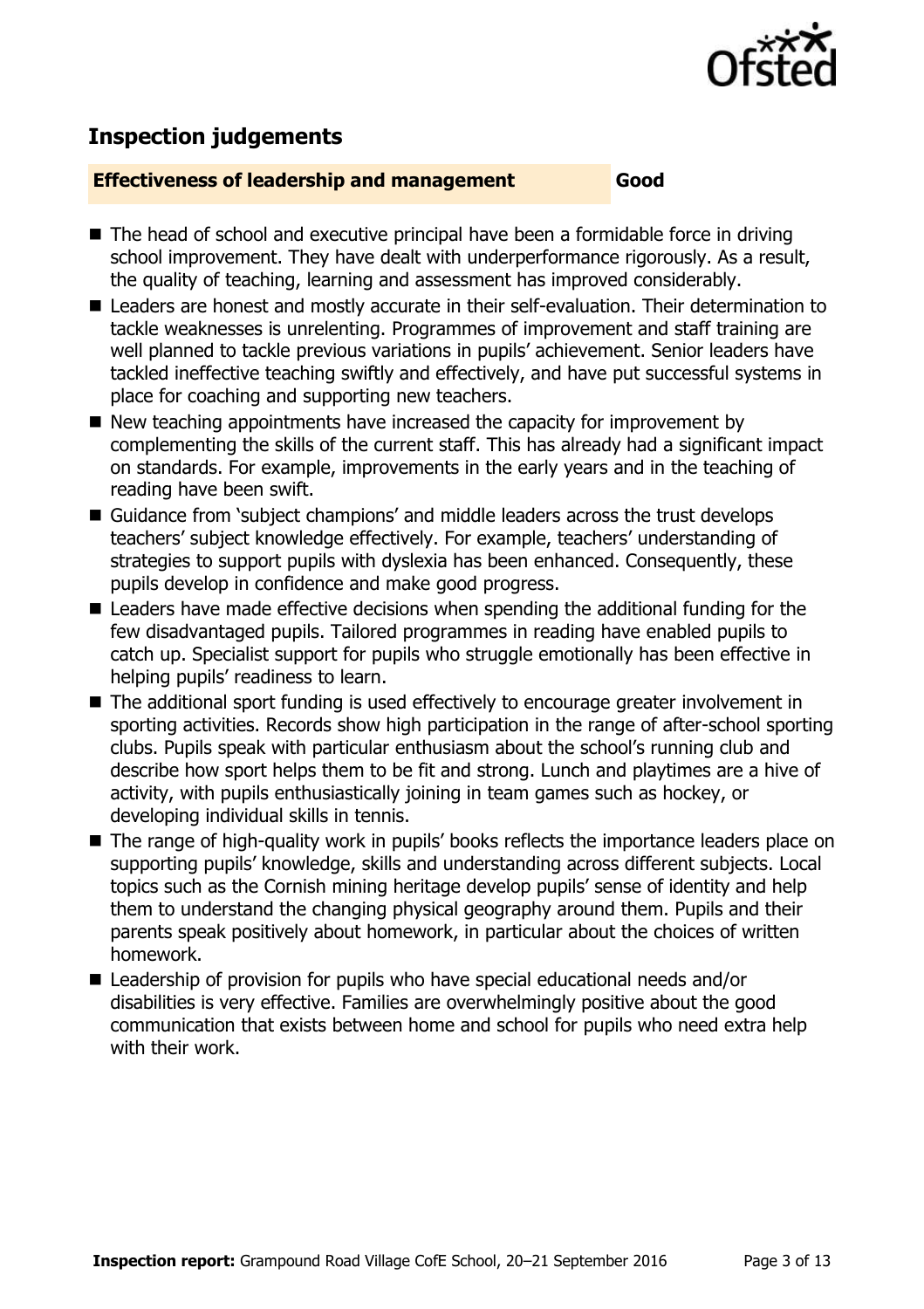

■ The school successfully promotes pupils' spiritual, moral, social and cultural development. The many opportunities to take part in residential visits with pupils in other trust schools help pupils to socialise and build their confidence when facing new situations and challenges. The school's personal, social, moral, health and economic (PSHE) education programme is supporting pupils' preparation for life in modern Britain. Pupils demonstrate respect for each other and for those of different cultures or traditions. In discussions, pupils speak confidently about their beliefs, other religions and their customs. Pupils demonstrate tolerance of the views of others and an astute awareness of democracy, equality and fairness.

#### **Governance**

- The academy trust and the local board govern the school effectively. Directors have established rigorous systems and protocols for reporting on the school's effectiveness. Clear plans for improvement and specific steps for success enable directors to check on the effectiveness of leaders' actions. Directors hold leaders to account for the way in which pay increases are used to reward good performance, as well as for tackling underperformance.
- Directors make astute strategic decisions linking funds to identified priorities. Staff appointments have secured greater capacity for leadership. This has led to rapid improvements in the quality of teaching, learning and assessment, most notably in the early years.
- The trust's board oversees the school's work in aspects such as finance, staff, and health and safety. Leaders use funding effectively to support improvements in curriculum provision. For example, renovations to the early years learning environment has successfully provided children with vibrant and safe areas in which to learn. Improved facilities in the playground have supported pupils' physical development and helped them learn to play cooperatively together at play and lunchtimes.

### **Safeguarding**

- The arrangements for safeguarding are effective.
- Leaders have established a strong culture of keeping children safe. The trust's training programme ensures that all staff are up to date with current legislation. This includes training for staff to teach children how to resist being influenced by extreme views or opinions.
- Checks made on teachers before taking up their appointments are thorough, as are the induction procedures to ensure that all staff follow school policies and procedures whenever they commence work at Grampound Road.
- Comprehensive training ensures that all staff recognise and act on signs of harm or risk. Records demonstrate that leaders are vigilant and leave nothing to chance where they have concerns about pupils' welfare.

#### **Quality of teaching, learning and assessment Good**

■ Leaders have quickly built an effective teaching team, despite a number of staff changes. Their decisive leadership has brought about rapid improvements in the quality of teaching, learning and assessment.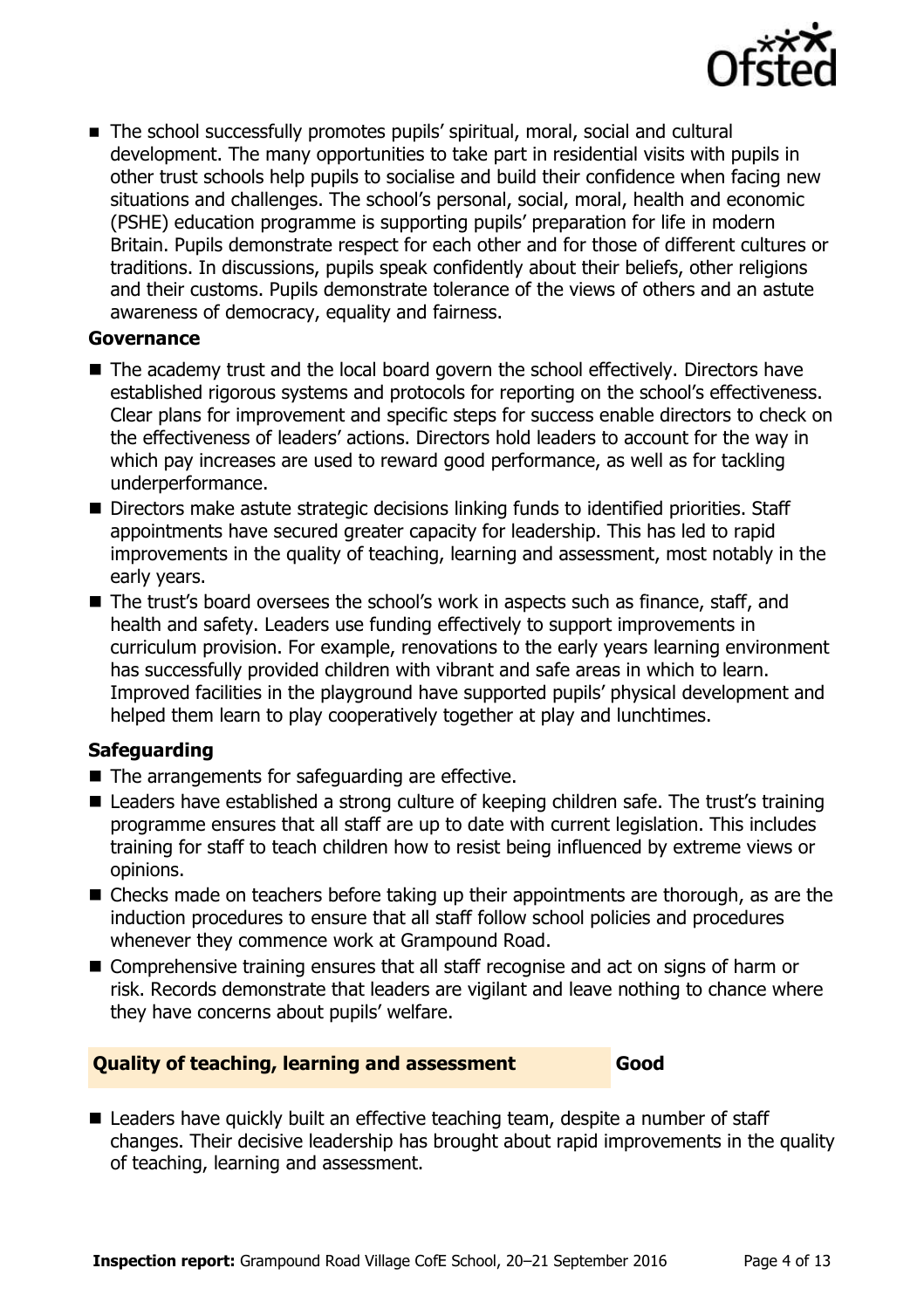

- Visits to lessons, work scrutiny and the school's own highly evaluative records indicate that teaching is good. As a result, the previously slow progress of some pupils has been boosted. Positive relationships in the classroom inspire learning. Pupils welcome teachers' finely tuned advice on how to improve, particularly in Years 5 and 6. A group of children told the inspector: 'Our teachers are great. They inspire us to learn and achieve more every day.'
- Teaching assistants work as part of an effective team. They stimulate learning, provide reassurance and support pupils to think for themselves. As a result, classrooms are typically vibrant and industrious places of learning. Teaching assistants contribute well to the assessment and support for pupils who have special educational needs and/or disabilities, ably guided by the special educational needs coordinator.
- The teaching of reading is good. Young children develop a secure knowledge of phonics and use this effectively in their reading. Older pupils are encouraged to discuss the books they read, and develop good comprehension skills. A recent initiative to encourage even more reading is having a positive effect. Pupils are eager to share the books they read.
- Teachers devise a wealth of motivating activities to encourage pupils to write, and pupils say that they enjoy writing. Teachers provide the most able writers with a good level of challenge and motivation. As a result, pupils write well and their writing demonstrates a good grasp of punctuation strategies. However, teachers do not provide similarly strong challenge for some less confident writers who are less secure with spelling and handwriting. Insufficient guidance and lower expectations of handwriting and spelling are hampering the progress of some pupils.
- The teaching of mathematics is generally good. Teachers are quick to identify pupils' misconceptions and reshape tasks well to support pupils' understanding. However, sometimes teachers set work that is not suitably pitched to challenge the most able mathematicians, particularly in key stage 1. Pupils practise their skills and develop fluency but are not challenged to apply their learning to less familiar tasks. Consequently, learning stalls for these pupils.

#### **Personal development, behaviour and welfare Good**

#### **Personal development and welfare**

- The school's work to promote pupils' personal development and welfare is good.
- $\blacksquare$  The recruitment and training of new staff is thorough. This ensures that staff can recognise and act on signs of risk or harm immediately. Records confirm that staff act quickly if they have concerns regarding pupils' safety and well-being. Leaders are persistent in their pursuit of support for vulnerable families and their children.
- **Pupils are taught to stay safe and learn to manage risk. The outdoor learning** curriculum is carefully planned to enable pupils to learn and be challenged in a safe and controlled environment. Pupils speak knowledgeably about how to keep safe. Residential visits provide valuable opportunities for pupils to experience physical challenges such as climbing and surfing. Pupils speak knowledgeably about sea safety, the need for vigilance and the safe use of equipment such as harnesses when climbing.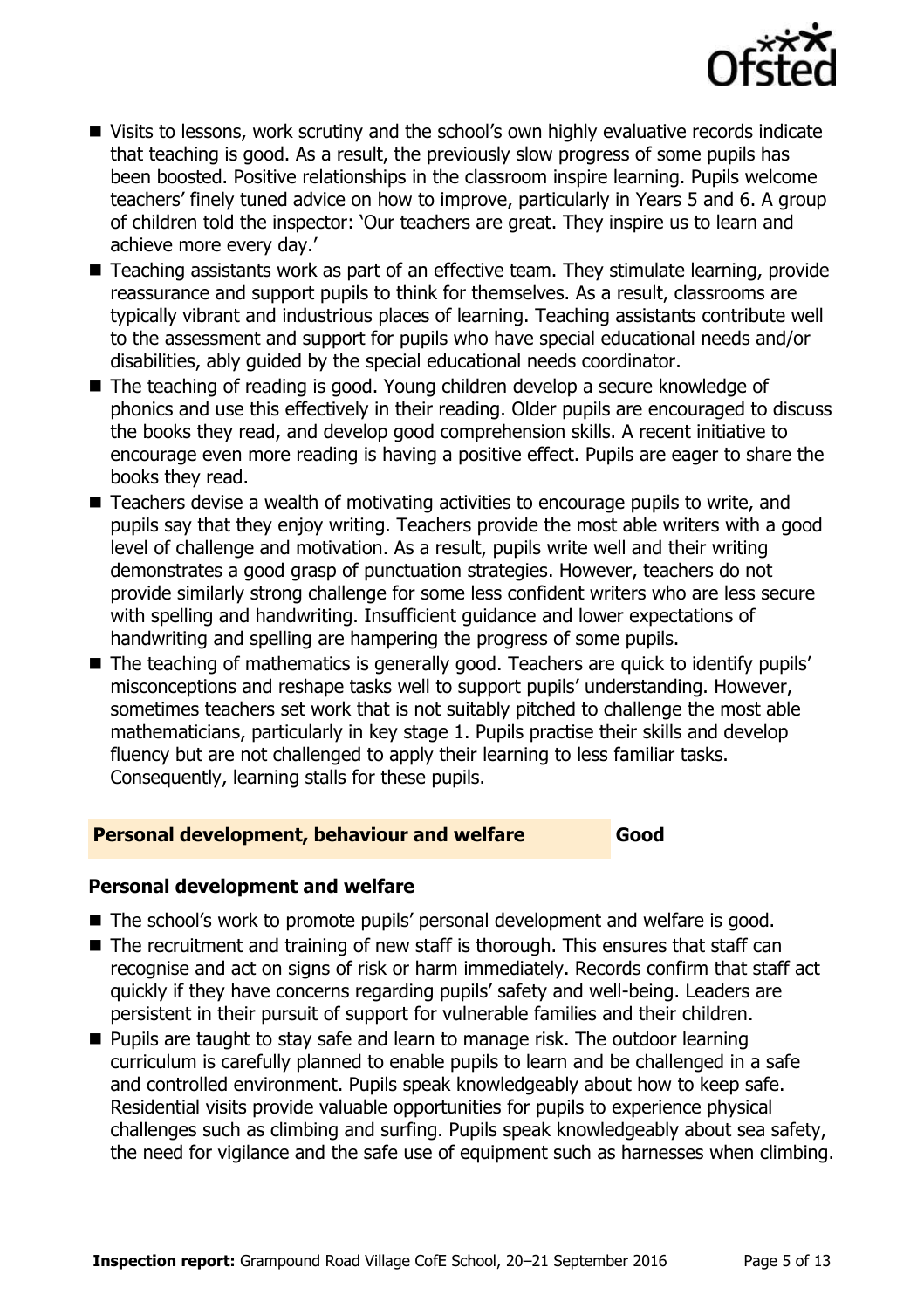

- **Pupils say that they feel safe and are well cared for. They feel listened to and trust** adults who work with them. Safety aspects are successfully woven into the school's PSHE curriculum.
- Grampound Road is an inclusive school. The special educational needs leader and parent adviser provide good-quality support and advice for families. The school is successful in ensuring that pupils who have special educational needs and/or disabilities receive the support they need to overcome barriers to their learning. Parents of children with specific medical and emotional needs are effusive about the school's work to support their child.
- **Parents in general are highly appreciative of the support their children receive. They** say that they cannot praise the school enough for how well it cares for its pupils. Almost all parents who responded to Ofsted's online questionnaire, Parent View, would recommend this school to others.
- Parents' and pupils' comments confirm that the school regularly celebrates diversity and promotes equality. This supports an ethos of harmony and actively prevents discrimination.

#### **Behaviour**

- The behaviour of pupils is good.
- **Pupils are polite and courteous and behave well in lessons and at break and** lunchtimes. Older pupils are nurturing and supportive of their younger schoolmates. The older pupils model good table manners and offer help to younger pupils if they need it.
- Behaviour records show that incidents of poor behaviour are rare. Pupils told inspectors that behaviour is good in the school and that when pupils misbehave teachers deal with it quickly and help pupils to improve. All parents agreed that the school makes sure that its pupils are well behaved.
- **Pupils' attitudes to learning are positive. They generally take responsibility to challenge** themselves when choosing tasks, and respond well to teachers' advice and guidance. On occasions, pupils lose focus if the work is too easy or too hard. Adults are quick to intervene, however, to help them refocus their attention.
- Staff and pupils demonstrate respect for one another. Pupils contribute fully to school life and beyond. For example, school council members organise fund-raising events and a 'buddy' system helps new pupils settle quickly into school. Events such as 'kindness' days, where pupils provide tea and cakes and host visits from members of the local community, help pupils understand how giving and helping can be rewarding.
- Leaders have successfully reduced the number of pupils who are persistently absent from school, including disadvantaged pupils, for whom absence rates were too high in the past. Close work with other agencies supports families in overcoming barriers to attendance.
- Similarly, while overall attendance has been good, attendance for pupils who have special educational needs and/or disabilities was below the national average. This has improved, and the attendance of all groups is now in line with national averages.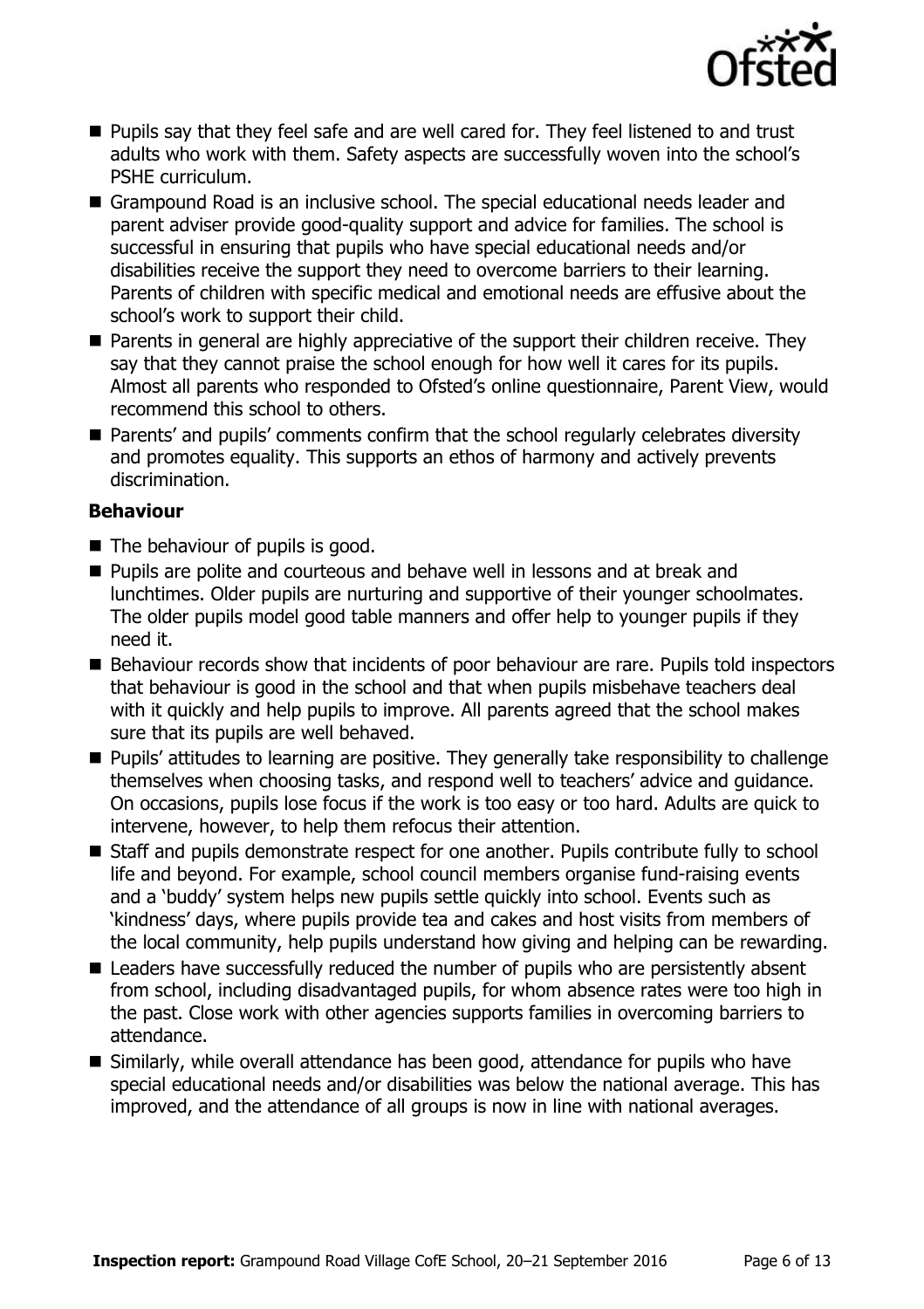

#### **Outcomes for pupils Good**

- The proportion of children in the early years achieving a good level of development in 2016 was above the national average, an improvement on 2015. Similarly, the proportions of pupils meeting the expected standard in phonics at Year 1 continue to be above the national average.
- By the time pupils leave Grampound Road, they achieve at least in line with their peers nationally in reading, writing and mathematics. Pupils' current work shows that this is an improving picture. Attainment in reading, writing and mathematics is above the national average. This represents good progress from pupils' starting points, particularly in reading and writing.
- This good progress is the result of strong and improving teaching. Pupils are well prepared for the next stage in their education, unlike in previous years when progress by the end of key stage 2 was weak for too many pupils. The work in current pupils' books shows that good teaching and assessment have halted this decline. However, progress in mathematics is not as good as it should be, particularly for the youngest most-able pupils. Effective teaching and assessment have also ensured that boys and girls achieve equally well, where in the past there was an imbalance in favour of boys by the end of Year 6. Pupils' current work, together with the school's assessment information, shows that there are no significant differences in achievement between boys and girls.
- Recent writing in pupils' books shows that progress is accelerating for some pupils. Where teachers' expectations are high, pupils are responding well. The quality and content of writing show a marked improvement on last year. Pupils in Year 2 confidently write sentences using a range of descriptive language and verbs.
- **Pupils in some year groups write well-constructed sentences using appropriate** punctuation. However, too often, poor handwriting skills impair the legibility and fluency of pupils' writing and impede their progress. There is still a prevalence of inaccurate spelling and poor handwriting in some pupils' books.
- The few disadvantaged pupils in the school are making better progress than in the past in reading, writing and mathematics, with work in their books showing an improving picture. The rate of improvement is not equally fast for all pupils. Disadvantaged pupils with lower starting points have caught up quickly in mathematics, although their progress is less marked in writing. Conversely, the most able disadvantaged pupils are making better progress in writing than in mathematics. By the time they leave the school in Year 6, more disadvantaged pupils achieve the highest levels in writing compared with others nationally.
- The most able pupils make particularly good progress in reading and writing. Teachers plan interesting and challenging activities that inspire them to achieve their best and extend their learning. Progress in mathematics is less secure, especially for the most able pupils in Years 2 and 3.
- The majority of pupils who have special educational needs and/or disabilities make good progress, particularly in their personal development. Pupils achieve well from their starting points because of teachers' effective assessment, well-targeted plans and close work with families. Training has enabled staff to quickly identify pupils' specific learning difficulties and ensure that they receive the support they need.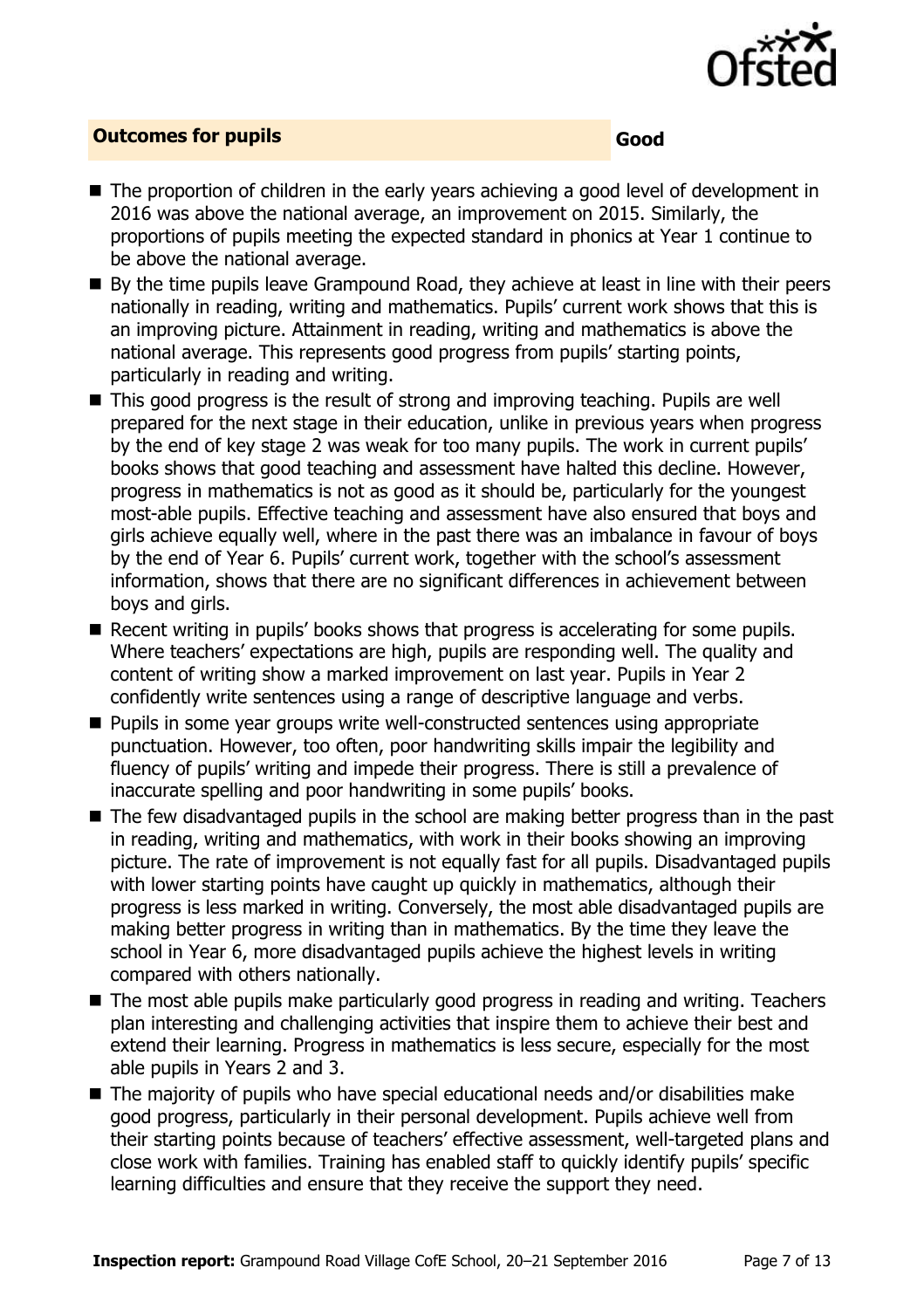

#### **Early years provision Good**

- Leadership of the early years is good. The early years leader has, in a short space of time, established a vibrant place to inspire children's learning. Her tenacious approach has transformed the indoor and outdoor classrooms. Resources are organised effectively to develop children's curiosity and imagination.
- Teachers plan carefully for children's individual learning, to develop their strengths and to tackle their areas of need. They focus particularly effectively on developing children's social and language skills. For example, when making 'sand cakes', the children were engrossed in the activity and were independently discussing how much water would make the perfect cake.
- The strong links teachers make with families before their children join the school help children to settle quickly when they start the Reception class. Inspectors observed children in their second week of school experiencing a calm, happy and purposeful start to the day.
- The most recent information shows that children are making good progress across all areas of learning. Over time, the early years has not secured such strong outcomes for pupils. However, good teaching and leadership have enabled children to catch up to make good progress from their starting points. The proportion achieving a good level of development by the end of the Reception Year improved in 2016 to above the national average.
- Children learn their letters and sounds quickly. They practise their skills independently and record their ideas in the writing areas. Records of children's writing last year show that they made particularly strong progress. Over the last two terms, teachers have helped children to develop their pencil control. This is leading to improvements but there is more to be done in ensuring consistently high expectations.
- Staff form effective relationships with parents. As a result, parents work closely with the school and contribute to their children's assessment. They say that school helps them to support their children's learning at home. This is making a positive contribution to the good progress their children make. Parents typically commented, 'I can't recommend the school highly enough. Staff are so approachable.'
- Adults provide high-quality support for pupils who have special educational needs and/or disabilities. These pupils make good progress from their starting points, particularly with their personal and social skills.
- In the short time the leader has been in place, she has developed effective links with the pre-school. The information gained at transition helps to address children's needs in personal and social skills to help them get off to a good start in school. However, information on other aspects of a child's development is not always sufficiently tailored to accelerate the progress of all pupils on entry to school, including those entitled to the additional early years premium funding.
- Close links with the Years 1 and 2 staff ensure that transition is seamless for the children. Although in its early stages, it is clear from pupils' books that this work is closing gaps in children's knowledge, skills and understanding.
- Teachers have created a safe and secure learning environment. All adults are trained to keep children safe. Well-considered risk assessments for activities and visits demonstrate staff vigilance in this important work.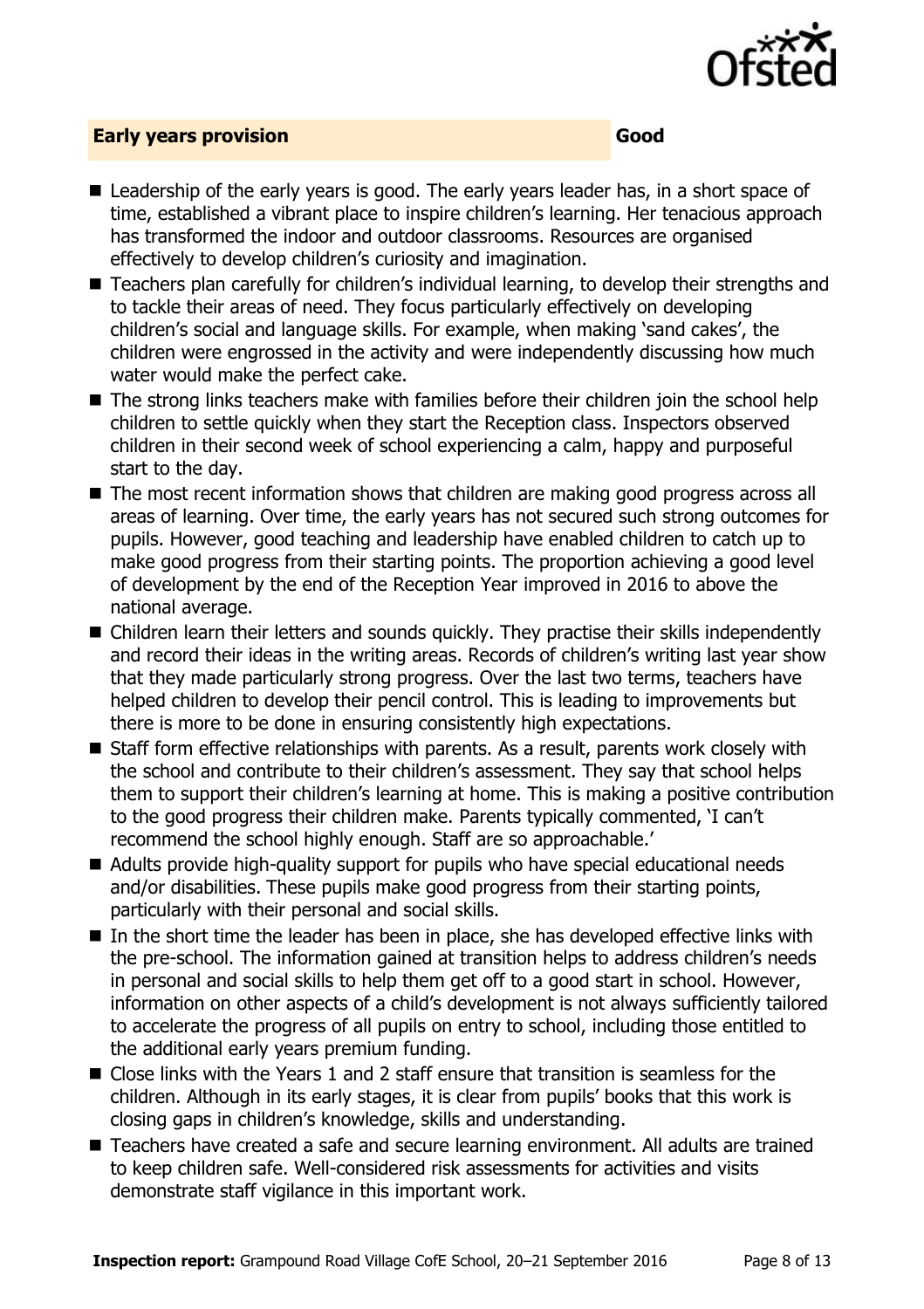

■ Teachers are skilled in helping children understand how to behave and why this is important. Children respond well to the routines established and behave well. As a result, children quickly learn to play well with others and become successful independent learners. This ensures that they are ready for Year 1.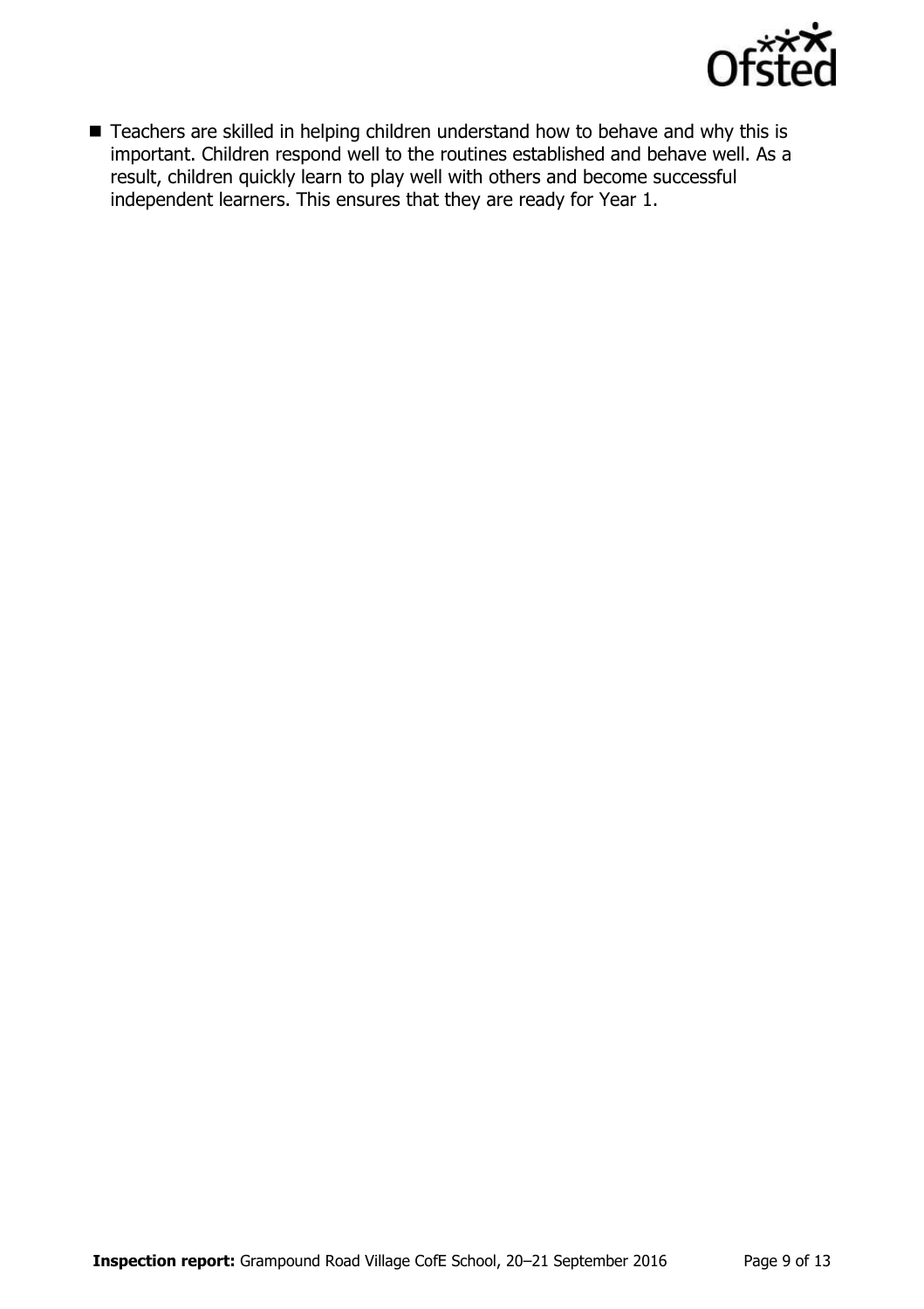

# **School details**

| Unique reference number  | 140466   |
|--------------------------|----------|
| Local authority          | Cornwall |
| <b>Inspection number</b> | 10019431 |

This inspection was carried out under section 8 of the Education Act 2005. The inspection was also deemed a section 5 inspection under the same Act.

| Type of school                      | Primary                         |
|-------------------------------------|---------------------------------|
| School category                     | Academy converter               |
| Age range of pupils                 | 5 to 11                         |
| Gender of pupils                    | Mixed                           |
| Number of pupils on the school roll | 123                             |
| Appropriate authority               | The board of directors          |
| Chair                               | Andrew Wade                     |
| <b>Headteacher</b>                  | <b>Marie Cameron</b>            |
| Telephone number                    | 01726 882 646                   |
| Website                             | www.grampoundroadschool.co.uk   |
| <b>Email address</b>                | grsecretary@stpiranscross.co.uk |
| Date of previous inspection         | Not previously inspected        |

#### **Information about this school**

- Grampound Road Church of England Primary School converted to be an academy in December 2013 as part of the St Piran's Multi-Academy Trust. When its predecessor school, of the same name, was last inspected by Ofsted in December 2012, it was judged to be a good school.
- Since the school opened in December 2013, it has had three executive principals. The head of school was appointed in 2014, followed by the executive principal in 2015.
- The school meets the current government floor standards, which set the minimum expectations for pupils' attainment and progress in reading, writing and mathematics at the end of Year 6.
- The school is smaller than the average-sized primary school.
- Children in the early years (Reception class) attend full time.
- The proportion of pupils who are supported by the pupil premium is below average.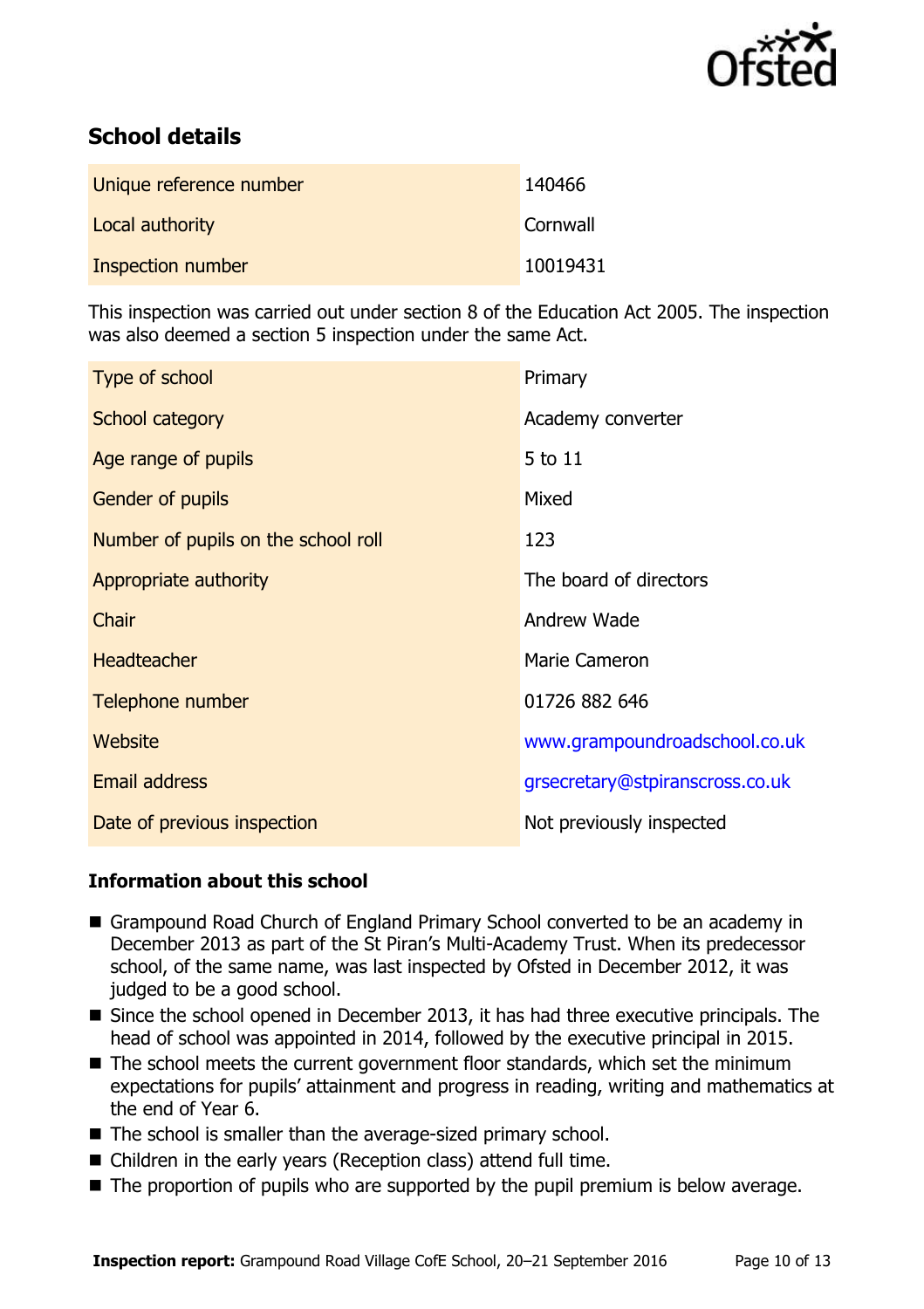

- The proportion of pupils who have special educational needs and/or disabilities is below average.
- The school meets requirements on the publication of specified information on its website.
- The school complies with Department for Education guidance on what information academies should publish.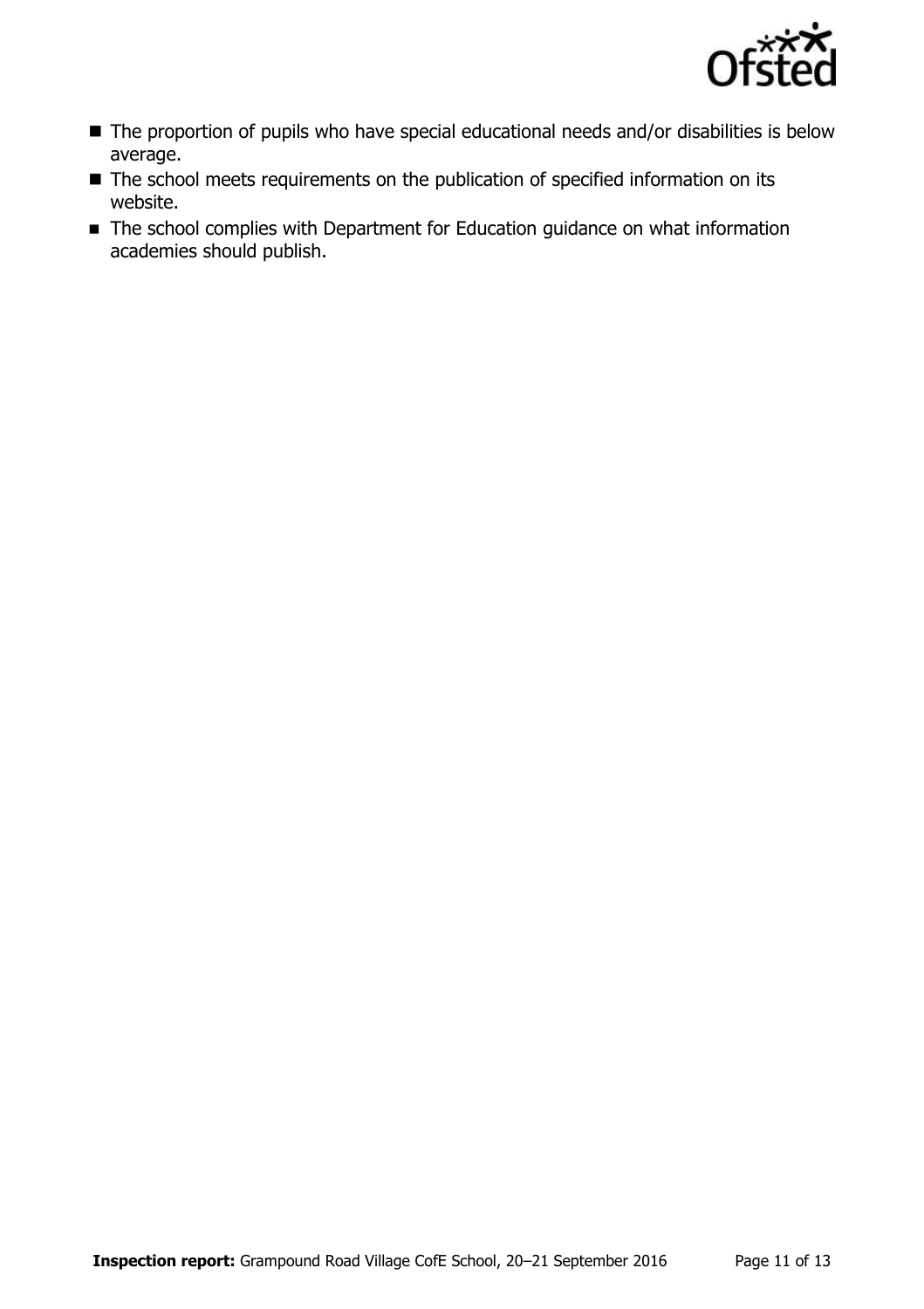

# **Information about this inspection**

- Inspectors observed pupils' learning in all classes across the school, mostly jointly with senior leaders.
- Discussions took place with the head of school, executive principal, chair of the trustees, senior and middle leaders, newly qualified teachers and three representatives of the local governing body. A telephone conversation also took place with the director of the Diocese of Truro.
- Inspectors scrutinised a number of documents, including minutes from governors' meetings, school improvement plans, and records relating to behaviour, attendance and safeguarding.
- The inspectors gained the views of pupils throughout the inspection, including at break and lunchtimes.
- The inspectors looked at pupils' work in their books, together with the senior leaders, to establish the current quality of pupils' work and progress over time.
- Inspectors observed pupils' behaviour and spoke to two groups of pupils to seek their views about the school. The views of other pupils were gathered during lessons, playtimes and lunchtimes.
- An inspector conducted a walk around the school with pupils to look at curriculum displays, the promotion of British values and to find out how they feel about their learning.
- Inspectors spoke to groups of parents and considered 29 responses to Parent View, as well as the school's own survey results. Online questionnaire responses from eight members of staff were also analysed along with eight responses from the online pupil questionnaire.

#### **Inspection team**

Tracy Hannon, lead inspector Stewart Gale

Her Majesty's Inspector Her Majesty's Inspector